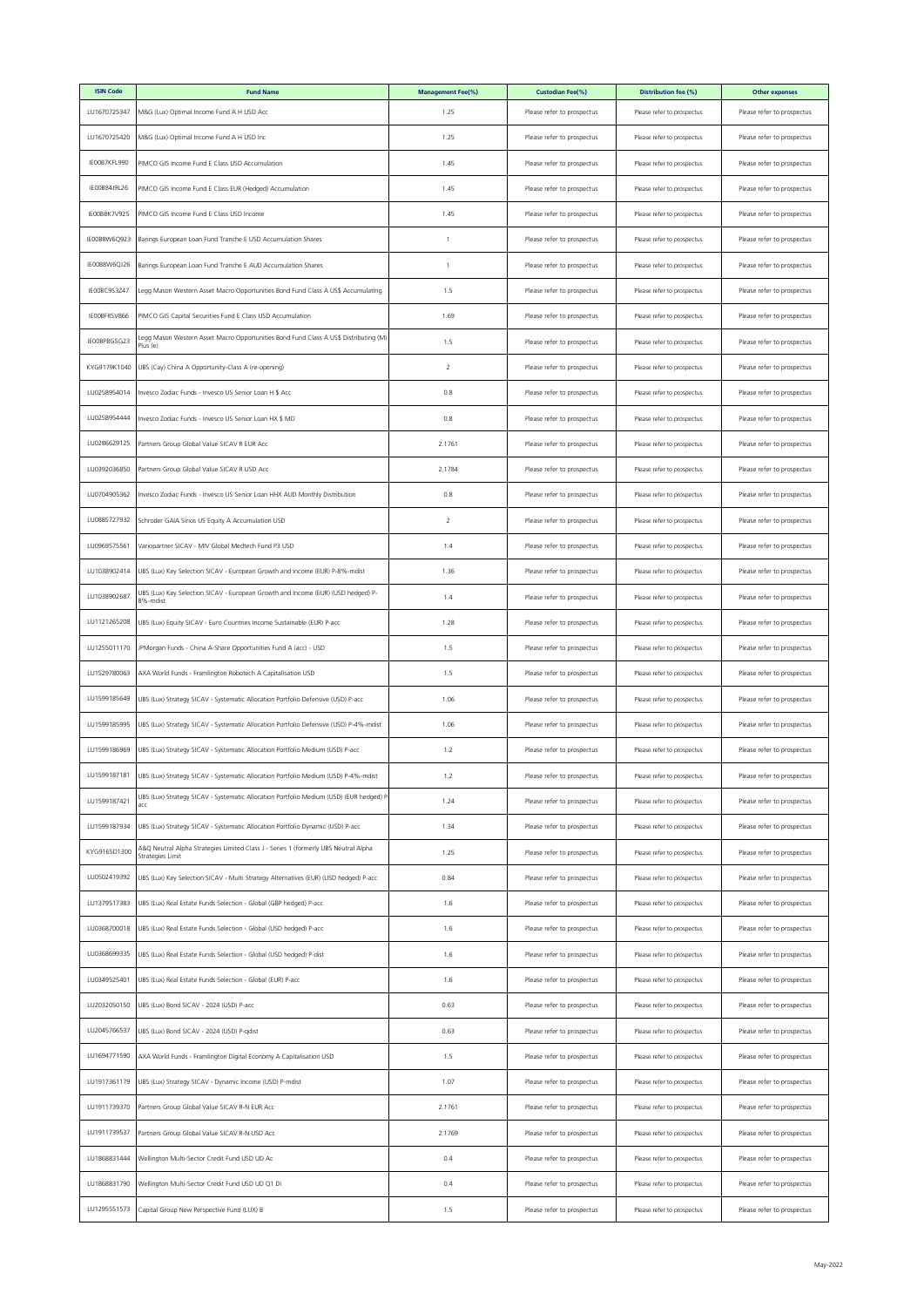| <b>ISIN Code</b> | <b>Fund Name</b>                                                                                      | <b>Management Fee(%)</b> | <b>Custodian Fee(%)</b>    | Distribution fee (%)       | <b>Other expenses</b>      |
|------------------|-------------------------------------------------------------------------------------------------------|--------------------------|----------------------------|----------------------------|----------------------------|
| KYG1319X1209     | Blackstone Real Estate Income: Trust iCapital Offshore Access: Fund SPC A-acc                         | 1.25                     | Please refer to prospectus | Please refer to prospectus | Please refer to prospectus |
| KYG1319X1381     | Blackstone Real Estate Income:Trust iCapital Offshore Access:Fund SPC A-distribution                  | 1.25                     | Please refer to prospectus | Please refer to prospectus | Please refer to prospectus |
| LU0498013944     | UBS (Lux) Real Estate Funds Selection - Global (USD hedged) K-1-acc                                   | 1.2                      | Please refer to prospectus | Please refer to prospectus | Please refer to prospectus |
| LU0498013860     | UBS (Lux) Real Estate Funds Selection - Global (EUR) K-1-acc                                          | 1.2                      | Please refer to prospectus | Please refer to prospectus | Please refer to prospectus |
| IE00BVL88386     | Legg Mason Western Asset Macro Opportunities Bond Fund Class A AUD Distributing<br>(M) (Hdg) Plus (e) | 1.5                      | Please refer to prospectus | Please refer to prospectus | Please refer to prospectus |
| LU1852198446     | Multi Manager Access II - Sustainable Investing Balanced EUR-hedged P-acc                             | 1.09                     | Please refer to prospectus | Please refer to prospectus | Please refer to prospectus |
| LU0633139638     | AB - RMB Income Plus Portfolio AT Inc                                                                 | 1.1                      | Please refer to prospectus | Please refer to prospectus | Please refer to prospectus |
| LU1852198289     | Multi Manager Access II - Sustainable Investing Balanced USD P-acc                                    | 1.09                     | Please refer to prospectus | Please refer to prospectus | Please refer to prospectus |
| HK0000559002     | UBS (HK) Fund Series - Credit Income Opportunity (USD) Class A USD-acc                                | 1.093                    | Please refer to prospectus | Please refer to prospectus | Please refer to prospectus |
| HK0000558996     | UBS (HK) Fund Series - Credit Income Opportunity (USD) Class A USD-mdist                              | 1.093                    | Please refer to prospectus | Please refer to prospectus | Please refer to prospectus |
| IE00B3K7XK29     | PIMCO GIS Global Investment Grade Credit Fund E Class USD Accumulation                                | 1.39                     | Please refer to prospectus | Please refer to prospectus | Please refer to prospectus |
| IE00B8W6QC56     | Barings European Loan Fund Tranche E USD Distribution Shares                                          | $\mathbf{1}$             | Please refer to prospectus | Please refer to prospectus | Please refer to prospectus |
| IEOOBJSBB153     | Key Alternative Platform ICAV - Long Term Themes Alternatives Fund USD J-acc                          | 1.5                      | Please refer to prospectus | Please refer to prospectus | Please refer to prospectus |
| IEOOBYR8FY31     | Algebris UCITS Funds plc - Algebris Financial Credit Fund WD EUR Inc                                  | 1.5                      | Please refer to prospectus | Please refer to prospectus | Please refer to prospectus |
| IE00BYR8G066     | Algebris UCITS Funds plc - Algebris Financial Credit Fund WD USD Inc                                  | 1.5                      | Please refer to prospectus | Please refer to prospectus | Please refer to prospectus |
| LU1861215975     | BlackRock Global Funds - Next Generation Technology Fund A2                                           | 1.5                      | Please refer to prospectus | Please refer to prospectus | Please refer to prospectus |
| LU1807302812     | UBS (Lux) Equity SICAV - All China (USD) P-acc                                                        | 1.72                     | Please refer to prospectus | Please refer to prospectus | Please refer to prospectus |
| IE00B56CKP98     | Man GLG Japan CoreAlpha Equity Class D H USD                                                          | 1.5                      | Please refer to prospectus | Please refer to prospectus | Please refer to prospectus |
| IE00B5649C52     | Man GLG Japan CoreAlpha Equity Class D JPY                                                            | 1.5                      | Please refer to prospectus | Please refer to prospectus | Please refer to prospectus |
| IEOOBGLRPD94     | BNY Mellon Global Funds PLC - BNY Mellon Mobility Innovation Fund USD K Acc                           | 1.4                      | Please refer to prospectus | Please refer to prospectus | Please refer to prospectus |
| LU1807302739     | UBS (Lux) Equity SICAV - All China (USD) Q-acc                                                        | 1.03                     | Please refer to prospectus | Please refer to prospectus | Please refer to prospectus |
| LU1732475089     | Schroder GAIA Wellington Pagosa C Accumulation USD                                                    | 1.25                     | Please refer to prospectus | Please refer to prospectus | Please refer to prospectus |
| IE00B138GV00     | PIMCO GIS Diversified Income Fund Institutional USD Income                                            | 0.69                     | Please refer to prospectus | Please refer to prospectus | Please refer to prospectus |
| LU0498015642     | UBS (Lux) Real Estate Funds Selection - Global (EUR) Q-acc                                            | $\overline{1}$           | Please refer to prospectus | Please refer to prospectus | Please refer to prospectus |
| LU1313519925     | UBS (Lux) Real Estate Funds Selection - Global (USD hedged) Q-acc                                     | 1                        | Please refer to prospectus | Please refer to prospectus | Please refer to prospectus |
| LU0936581676     | Fidelity Funds - Pacific Fund Y-USD                                                                   | 0.8                      | Please refer to prospectus | Please refer to prospectus | Please refer to prospectus |
| LU1323611266     | UBS (Lux) Equity SICAV - Long Term Themes (USD) Q-acc                                                 | 0.82                     | Please refer to prospectus | Please refer to prospectus | Please refer to prospectus |
| HK0000559044     | UBS (HK) Fund Series - Credit Income Opportunity (USD) Class Q USD-acc                                | 0.56                     | Please refer to prospectus | Please refer to prospectus | Please refer to prospectus |
| HK0000559036     | UBS (HK) Fund Series - Credit Income Opportunity (USD) Class Q USD-mdist                              | 0.56                     | Please refer to prospectus | Please refer to prospectus | Please refer to prospectus |
| LU2048608405     | AB FCP I - European Income Portfolio W2 USD H                                                         | 0.39                     | Please refer to prospectus | Please refer to prospectus | Please refer to prospectus |
| LU2048609122     | AB FCP I - European Income Portfolio WT USD H                                                         | 0.39                     | Please refer to prospectus | Please refer to prospectus | Please refer to prospectus |
| IE0002460198     | PIMCO GIS Global Bond Fund Institutional USD Income                                                   | 0.49                     | Please refer to prospectus | Please refer to prospectus | Please refer to prospectus |
| IE0033386453     | PIMCO GIS Global Investment Grade Credit Fund Institutional USD Income                                | 0.49                     | Please refer to prospectus | Please refer to prospectus | Please refer to prospectus |
| IE00B8JDQ960     | PIMCO GIS Income Fund Institutional USD Income                                                        | 0.55                     | Please refer to prospectus | Please refer to prospectus | Please refer to prospectus |
| IEOOBJVDNR83     | Legg Mason Western Asset Macro Opportunities Bond Fund Class X US\$ Accumulating                      | 1                        | Please refer to prospectus | Please refer to prospectus | Please refer to prospectus |
| IE00BYYQZY00     | Legg Mason Western Asset Macro Opportunities Bond Fund Class X US\$ Distributing (M)<br>Plus (e)      | 1                        | Please refer to prospectus | Please refer to prospectus | Please refer to prospectus |
| KYG9179K1610     | UBS (CAY) China A Opportunity Class Q Shares                                                          | 1.3                      | Please refer to prospectus | Please refer to prospectus | Please refer to prospectus |
| LU0351442933     | Schroder International Selection Fund Global Convertible Bond C Accumulation USD                      | 0.75                     | Please refer to prospectus | Please refer to prospectus | Please refer to prospectus |
| LU0357613495     | UBS (Lux) Money Market Fund - EUR Sustainable Q-acc                                                   | 0.04                     | Please refer to prospectus | Please refer to prospectus | Please refer to prospectus |
| LU0357617645     | UBS (Lux) Money Market Fund - USD Sustainable Q-acc                                                   | 0.09                     | Please refer to prospectus | Please refer to prospectus | Please refer to prospectus |
| LU0358455698     | UBS (Lux) Emerging Economies Fund - Global Bonds (USD) Q-acc                                          | 0.64                     | Please refer to prospectus | Please refer to prospectus | Please refer to prospectus |
| LU0399011534     | UBS (Lux) Equity SICAV - Global Emerging Markets Opportunity (USD) Q-acc                              | 0.78                     | Please refer to prospectus | Please refer to prospectus | Please refer to prospectus |
| LU0403290215     | UBS (Lux) Equity Fund - Greater China (USD) Q-acc                                                     | 1.25                     | Please refer to prospectus | Please refer to prospectus | Please refer to prospectus |
| LU0403296170     | UBS (Lux) Equity Fund - China Opportunity (USD) Q-acc                                                 | 1.12                     | Please refer to prospectus | Please refer to prospectus | Please refer to prospectus |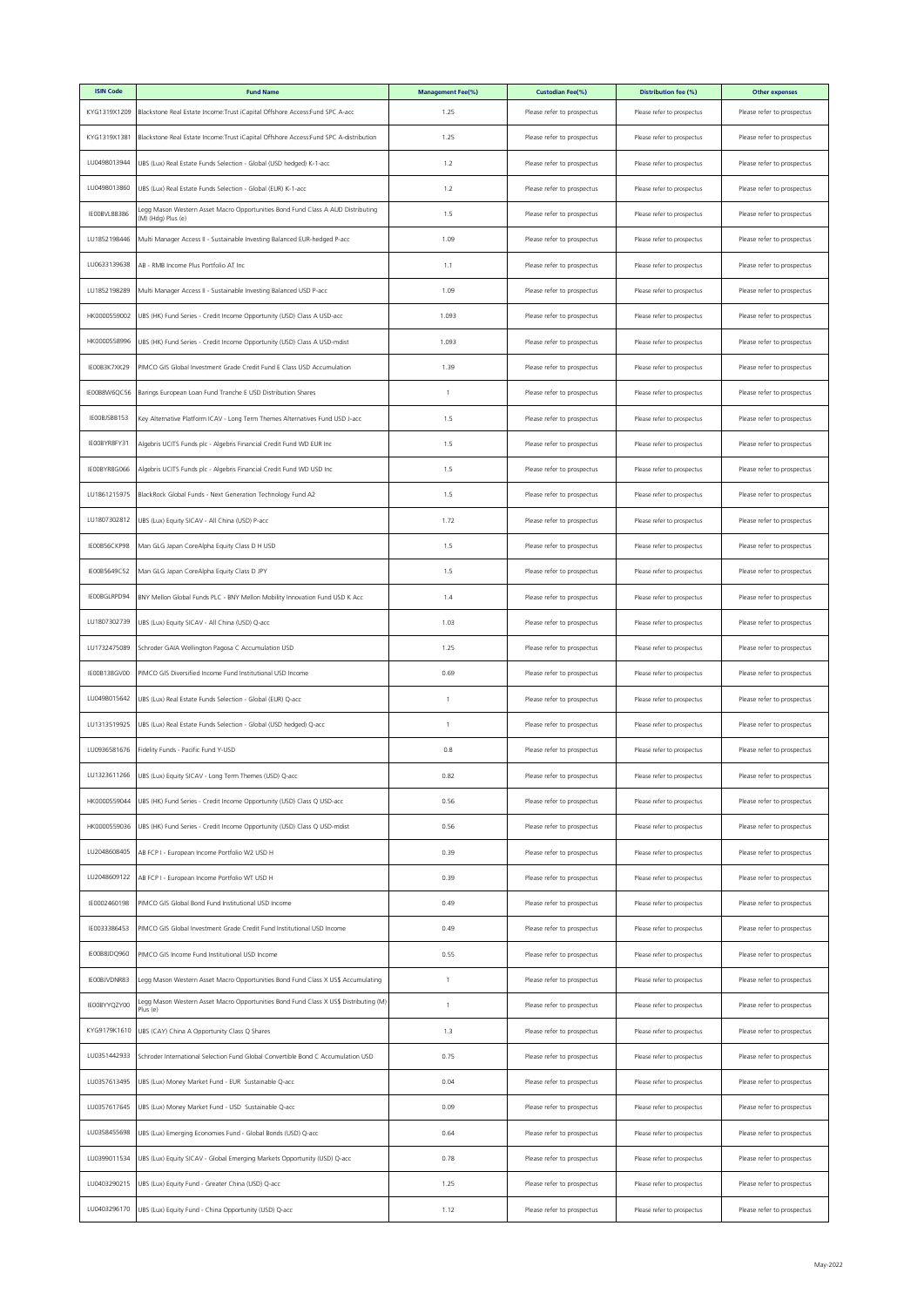| <b>ISIN Code</b> | <b>Fund Name</b>                                                                       | <b>Management Fee(%)</b> | <b>Custodian Fee(%)</b>    | Distribution fee (%)       | <b>Other expenses</b>      |
|------------------|----------------------------------------------------------------------------------------|--------------------------|----------------------------|----------------------------|----------------------------|
| LU0552552704     | BlackRock Global Funds - US Dollar High Yield Bond Fund D2 USD                         | 0.55                     | Please refer to prospectus | Please refer to prospectus | Please refer to prospectus |
| LU0564079282     | Invesco Zodiac Funds - Invesco US Senior Loan G USD Acc                                | 0.55                     | Please refer to prospectus | Please refer to prospectus | Please refer to prospectus |
| LU0564079365     | Invesco Zodiac Funds - Invesco US Senior Loan GX USD Inc                               | 0.55                     | Please refer to prospectus | Please refer to prospectus | Please refer to prospectus |
| LU0773644637     | JPMorgan Funds - Emerging Markets Debt Fund C (acc) - USD                              | 0.5                      | Please refer to prospectus | Please refer to prospectus | Please refer to prospectus |
| LU0776122383     | BlackRock Global Funds - Asian Tiger Bond Fund D2 USD                                  | 0.5                      | Please refer to prospectus | Please refer to prospectus | Please refer to prospectus |
| LU0809804775     | JPMorgan Funds - Emerging Markets Debt Fund C (mth) - USD                              | 0.5                      | Please refer to prospectus | Please refer to prospectus | Please refer to prospectus |
| LU0827889485     | BlackRock Global Funds - World Healthscience Fund D2                                   | 0.75                     | Please refer to prospectus | Please refer to prospectus | Please refer to prospectus |
| LU0846948270     | Ninety One Global Strategy Fund - Global Franchise Fund IX Inc USD                     | 0.75                     | Please refer to prospectus | Please refer to prospectus | Please refer to prospectus |
| LU0941351172     | UBS (Lux) Strategy Fund - Balanced Sustainable (EUR) Q-acc                             | 0.76                     | Please refer to prospectus | Please refer to prospectus | Please refer to prospectus |
| LU0941351255     | UBS (Lux) Strategy Fund - Balanced Sustainable (USD) Q-acc                             | 0.76                     | Please refer to prospectus | Please refer to prospectus | Please refer to prospectus |
| LU0941351339     | UBS (Lux) Strategy Fund - Equity Sustainable (EUR) Q-acc                               | 0.92                     | Please refer to prospectus | Please refer to prospectus | Please refer to prospectus |
| LU0941351503     | UBS (Lux) Strategy Fund - Growth Sustainable (EUR) Q-acc                               | 0.84                     | Please refer to prospectus | Please refer to prospectus | Please refer to prospectus |
| LU0941351685     | UBS (Lux) Strategy Fund - Growth Sustainable (USD) Q-acc                               | 0.84                     | Please refer to prospectus | Please refer to prospectus | Please refer to prospectus |
| LU0941351925     | UBS (Lux) Strategy Fund - Yield Sustainable (USD) Q-acc                                | 0.68                     | Please refer to prospectus | Please refer to prospectus | Please refer to prospectus |
| LU1185942403     | BlackRock Global Funds - Euro-Markets Fund D2 USD Hedged                               | 0.75                     | Please refer to prospectus | Please refer to prospectus | Please refer to prospectus |
| LU1195286585     | JPMorgan Investment Funds - Europe Strategic Dividend Fund C (acc) - USD (hedged)      | 0.65                     | Please refer to prospectus | Please refer to prospectus | Please refer to prospectus |
| LU1240799269     | UBS (Lux) Strategy Fund - Balanced Sustainable (USD) Q-mdist                           | 0.76                     | Please refer to prospectus | Please refer to prospectus | Please refer to prospectus |
| LU1240800026     | UBS (Lux) Strategy Fund - Fixed Income Sustainable (USD) Q-acc                         | 0.52                     | Please refer to prospectus | Please refer to prospectus | Please refer to prospectus |
| LU1255915404     | Allianz Global Investors Fund - Allianz Euroland Equity Growth RT EUR                  | 0.75                     | Please refer to prospectus | Please refer to prospectus | Please refer to prospectus |
| LU1255915586     | Allianz Global Investors Fund - Allianz Income and Growth RT USD                       | 0.65                     | Please refer to prospectus | Please refer to prospectus | Please refer to prospectus |
| LU1255915669     | Allianz Global Investors Fund - Allianz Income and Growth RM (H2-AUD)                  | 0.65                     | Please refer to prospectus | Please refer to prospectus | Please refer to prospectus |
| LU1255915826     | Allianz Global Investors Fund - Allianz Income and Growth RM USD                       | 0.65                     | Please refer to prospectus | Please refer to prospectus | Please refer to prospectus |
| LU1255916394     | Allianz Global Investors Fund - Allianz Income and Growth RM (H2-EUR)                  | 0.65                     | Please refer to prospectus | Please refer to prospectus | Please refer to prospectus |
| LU1278322265     | Robeco Asia-Pacific Equities F \$                                                      | 0.75                     | Please refer to prospectus | Please refer to prospectus | Please refer to prospectus |
| LU1281940889     | Schroder International Selection Fund EURO Corporate Bond Z Accumulation USD<br>Hedged | 0.375                    | Please refer to prospectus | Please refer to prospectus | Please refer to prospectus |
| LU1310446312     | Capital Group New Perspective Fund (LUX) ZL                                            | 0.525                    | Please refer to prospectus | Please refer to prospectus | Please refer to prospectus |
| LU1310447989     | Capital Group New Perspective Fund (LUX) ZLh-EUR                                       | 0.525                    | Please refer to prospectus | Please refer to prospectus | Please refer to prospectus |
| LU1404935386     | AB - Select US Equity Portfolio W USD Acc                                              | 0.45                     | Please refer to prospectus | Please refer to prospectus | Please refer to prospectus |
| LU1684370213     | AXA World Funds - Framlington Digital Economy F Capitalisation USD                     | 0.75                     | Please refer to prospectus | Please refer to prospectus | Please refer to prospectus |
| LU1740284432     | Jupiter Dynamic Bond D USD HscM Inc                                                    | 0.5                      | Please refer to prospectus | Please refer to prospectus | Please refer to prospectus |
| LU1868831527     | Wellington Multi-Sector Credit Fund USD UN Ac                                          | 0.4                      | Please refer to prospectus | Please refer to prospectus | Please refer to prospectus |
| LU1868831873     | Wellington Multi-Sector Credit Fund USD UN Q1 Di                                       | 0.4                      | Please refer to prospectus | Please refer to prospectus | Please refer to prospectus |
| LU1868832095     | Wellington Multi-Sector Credit Fund EUR UN AcH                                         | 0.4                      | Please refer to prospectus | Please refer to prospectus | Please refer to prospectus |
| LU1917360957     | UBS (Lux) Strategy SICAV - Dynamic Income (USD) Q-acc                                  | 0.47                     | Please refer to prospectus | Please refer to prospectus | Please refer to prospectus |
| LU1917361252     | UBS (Lux) Strategy SICAV - Dynamic Income (USD) Q-mdist                                | 0.47                     | Please refer to prospectus | Please refer to prospectus | Please refer to prospectus |
| LU1981791087     | Allianz Global Investors Fund - Allianz Income and Growth RM (H2-ZAR)                  | 0.65                     | Please refer to prospectus | Please refer to prospectus | Please refer to prospectus |
| LU1694772309     | AXA World Funds - Framlington Digital Economy ZF Capitalisation EUR (Hedged)           | 0.5                      | Please refer to prospectus | Please refer to prospectus | Please refer to prospectus |
| LU1694772218     | AXA World Funds - Framlington Digital Economy ZF Capitalisation USD                    | 0.5                      | Please refer to prospectus | Please refer to prospectus | Please refer to prospectus |
| LU1670743167     | AXA World Funds - Framlington Robotech ZF Capitalisation USD                           | 0.5                      | Please refer to prospectus | Please refer to prospectus | Please refer to prospectus |
| LU2045766883     | UBS (Lux) Bond SICAV - 2024 (USD) Q-qdist                                              | 0.44                     | Please refer to prospectus | Please refer to prospectus | Please refer to prospectus |
| IEOOBJSBB609     | Key Alternative Platform ICAV - Long Term Themes Alternatives Fund USD Q-acc           | 0.8                      | Please refer to prospectus | Please refer to prospectus | Please refer to prospectus |
| IEOOBJSBB716     | Key Alternative Platform ICAV - Long Term Themes Alternatives Fund EUR-hedged Q-acc    | 0.8                      | Please refer to prospectus | Please refer to prospectus | Please refer to prospectus |
| LU1747734678     | AB - American Income Portfolio WT USD Inc                                              | 0.39                     | Please refer to prospectus | Please refer to prospectus | Please refer to prospectus |
| LU1747734918     | AB - American Income Portfolio W2 USD Inc                                              | 0.39                     | Please refer to prospectus | Please refer to prospectus | Please refer to prospectus |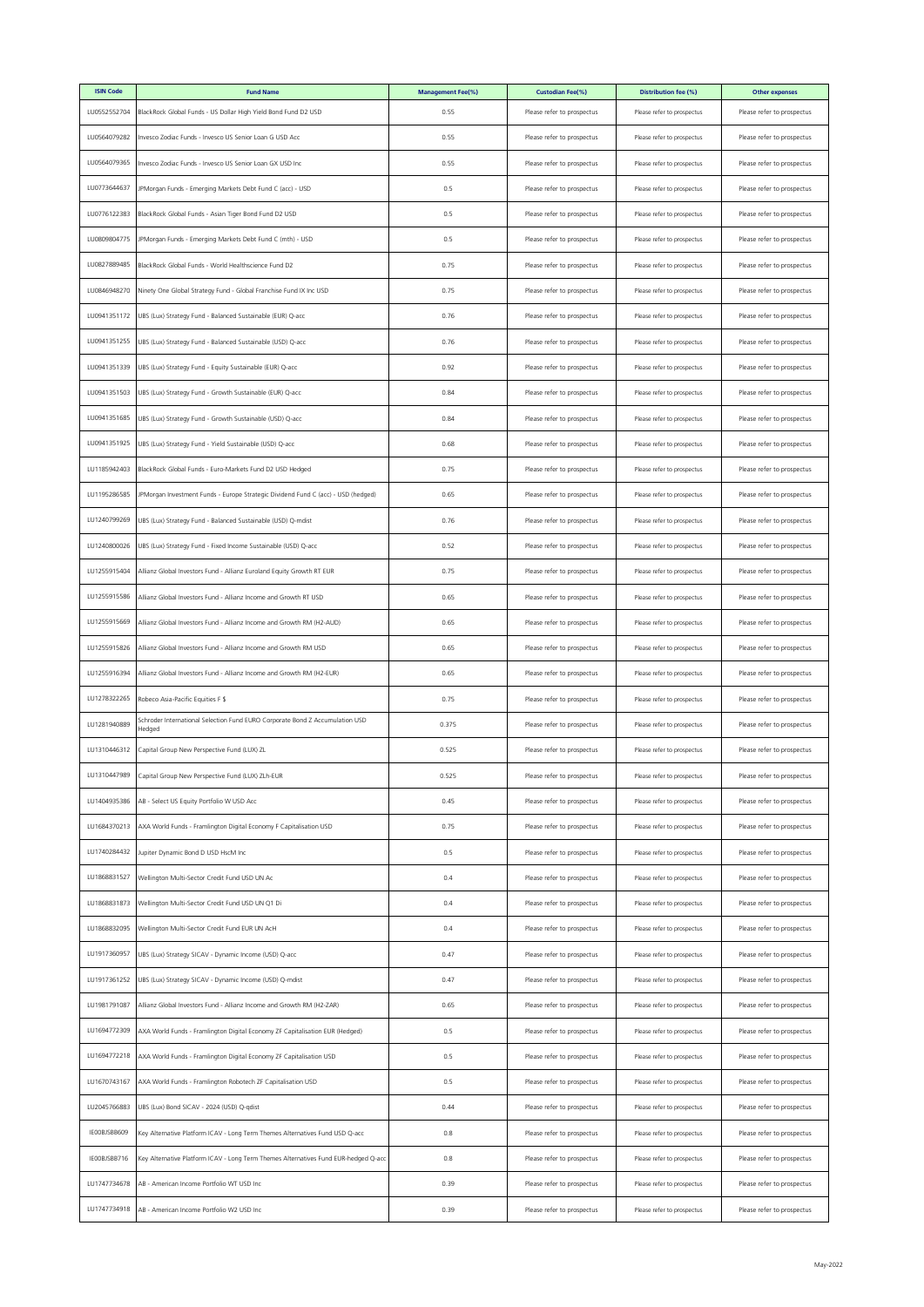| <b>ISIN Code</b> | <b>Fund Name</b>                                                                     | <b>Management Fee(%)</b> | <b>Custodian Fee(%)</b>    | Distribution fee (%)       | <b>Other expenses</b>      |
|------------------|--------------------------------------------------------------------------------------|--------------------------|----------------------------|----------------------------|----------------------------|
| LU1747735139     | AB - American Income Portfolio WT AUD H Inc                                          | 0.39                     | Please refer to prospectus | Please refer to prospectus | Please refer to prospectus |
| LU1747735642     | AB - Global High Yield Portfolio W2 USD Acc                                          | 0.75                     | Please refer to prospectus | Please refer to prospectus | Please refer to prospectus |
| KYG1319X1043     | Blackstone Real Estate Income:Trust iCapital Offshore Access:Fund SPC I-acc          | 1.25                     | Please refer to prospectus | Please refer to prospectus | Please refer to prospectus |
| KYG1319X1126     | Blackstone Real Estate Income:Trust iCapital Offshore Access:Fund SPC I-distribution | 1.25                     | Please refer to prospectus | Please refer to prospectus | Please refer to prospectus |
| LU1747735568     | AB - Global High Yield Portfolio WT USD Inc                                          | 0.75                     | Please refer to prospectus | Please refer to prospectus | Please refer to prospectus |
| LU1747736020     | AB - Global High Yield Portfolio WT EUR Hedged Inc                                   | 0.75                     | Please refer to prospectus | Please refer to prospectus | Please refer to prospectus |
| LU1852198958     | Multi Manager Access II - Sustainable Investing Balanced EUR-hedged Q-acc            | 0.4                      | Please refer to prospectus | Please refer to prospectus | Please refer to prospectus |
| LU1852198792     | Multi Manager Access II - Sustainable Investing Balanced USD Q-acc                   | 0.4                      | Please refer to prospectus | Please refer to prospectus | Please refer to prospectus |
| LU0858326548     | Nordea 1 - European High Yield Bond Fund HBC USD                                     | 0.6                      | Please refer to prospectus | Please refer to prospectus | Please refer to prospectus |
| LU1911739453     | Partners Group Global Value SICAV E-N USD Acc                                        | 1.6434                   | Please refer to prospectus | Please refer to prospectus | Please refer to prospectus |
| XD0544060730     | A&Q Select SPC - Opportunistic Credit SP Q-USD-1                                     | 1.25                     | Please refer to prospectus | Please refer to prospectus | Please refer to prospectus |
| IE00BD71WK08     | Algebris UCITS Funds plc - Algebris Financial Credit Fund C EUR Acc                  | 1                        | Please refer to prospectus | Please refer to prospectus | Please refer to prospectus |
| IEOOBZ978R94     | Algebris UCITS Funds plc - Algebris Financial Credit Fund C USD Acc                  | 1                        | Please refer to prospectus | Please refer to prospectus | Please refer to prospectus |
| IEOOBJSBBJ35     | Key Alternative Platform ICAV - Diversified Hedge Fund USD Q-acc                     | 0.8                      | Please refer to prospectus | Please refer to prospectus | Please refer to prospectus |
| LU0969575645     | Variopartner SICAV - MIV Global Medtech Fund I3 USD                                  | 0.8                      | Please refer to prospectus | Please refer to prospectus | Please refer to prospectus |
| IEOOBLCB7285     | PIMCO GIS Diversified Income Fund W Class EUR (Hedged) Accumulation                  | 0.55                     | Please refer to prospectus | Please refer to prospectus | Please refer to prospectus |
| IEOOBLCB7178     | PIMCO GIS Diversified Income Fund W Class EUR (Hedged) Income                        | 0.55                     | Please refer to prospectus | Please refer to prospectus | Please refer to prospectus |
| IEOOBLCB6X29     | PIMCO GIS Diversified Income Fund W Class USD Income                                 | 0.55                     | Please refer to prospectus | Please refer to prospectus | Please refer to prospectus |
| IEOOBLCB6J84     | PIMCO GIS Global Investment Grade Credit Fund W Class USD Income                     | 0.39                     | Please refer to prospectus | Please refer to prospectus | Please refer to prospectus |
| IE00BLCB6M14     | PIMCO GIS Global Bond Fund W Class USD Income                                        | 0.39                     | Please refer to prospectus | Please refer to prospectus | Please refer to prospectus |
| LU2208649280     | UBS (Lux) Equity Fund - Biotech (USD) QL-acc                                         | 0.66                     | Please refer to prospectus | Please refer to prospectus | Please refer to prospectus |
| LU2209017693     | UBS (Lux) Key Selection SICAV - European Growth and Income (EUR) QL-8%-mdist         | 0.62                     | Please refer to prospectus | Please refer to prospectus | Please refer to prospectus |
| LU0654559193     | AB - RMB Income Plus Portfolio IT Inc                                                | 0.55                     | Please refer to prospectus | Please refer to prospectus | Please refer to prospectus |
| LU0396366972     | UBS (Lux) Bond SICAV - USD Corporates (USD) Q-acc                                    | 0.48                     | Please refer to prospectus | Please refer to prospectus | Please refer to prospectus |
| LU0129472758     | JPMorgan Funds - China Fund C (acc) - USD                                            | 0.75                     | Please refer to prospectus | Please refer to prospectus | Please refer to prospectus |
| LU1255011501     | JPMorgan Funds - China A-Share Opportunities Fund C (acc) - USD                      | 0.75                     | Please refer to prospectus | Please refer to prospectus | Please refer to prospectus |
| LU2278360750     | BlackRock Global Funds - Next Generation Technology Fund S2 USD                      | 0.6                      | Please refer to prospectus | Please refer to prospectus | Please refer to prospectus |
| LU2049072932     | UBS (Lux) Equity SICAV - USA Growth (USD) QL-acc                                     | 0.66                     | Please refer to prospectus | Please refer to prospectus | Please refer to prospectus |
| LU2210036088     | Janus Henderson Horizon Global Technology Leaders Fund SB2 USD Acc                   | 0.48                     | Please refer to prospectus | Please refer to prospectus | Please refer to prospectus |
| IEOOBLCB6Y36     | PIMCO GIS Diversified Income Fund W Class USD Accumulation                           | 0.55                     | Please refer to prospectus | Please refer to prospectus | Please refer to prospectus |
| IEOOBLCB6L07     | PIMCO GIS Global Investment Grade Credit Fund W Class USD Accumulation               | 0.39                     | Please refer to prospectus | Please refer to prospectus | Please refer to prospectus |
| LU2122944031     | Fidelity Funds - US High Yield Fund RY-Acc-USD                                       | 0.48                     | Please refer to prospectus | Please refer to prospectus | Please refer to prospectus |
| LU1747735725     | AB - Global High Yield Portfolio WT AUD Hedged Inc                                   | 0.75                     | Please refer to prospectus | Please refer to prospectus | Please refer to prospectus |
| LU0822046875     | JPMorgan Funds - China Fund C (dist) - USD                                           | 0.75                     | Please refer to prospectus | Please refer to prospectus | Please refer to prospectus |
| LU0329593007     | BlackRock Global Funds - World Healthscience Fund D2                                 | 0.75                     | Please refer to prospectus | Please refer to prospectus | Please refer to prospectus |
| LU2210036088     | Janus Henderson Horizon Global Technology Leaders Fund SB2 USD Acc                   | 0.48                     | Please refer to prospectus | Please refer to prospectus | Please refer to prospectus |
| IEOOBLCB6Y36     | PIMCO GIS Diversified Income Fund W Class USD Accumulation                           | 0.55                     | Please refer to prospectus | Please refer to prospectus | Please refer to prospectus |
| IEOOBLCB6L07     | PIMCO GIS Global Investment Grade Credit Fund W Class USD Accumulation               | 0.39                     | Please refer to prospectus | Please refer to prospectus | Please refer to prospectus |
| LU2045769127     | Pictet - Global Environmental Opportunities H1D1 USD                                 | 0.67                     | Please refer to prospectus | Please refer to prospectus | Please refer to prospectus |
| LU1279333329     | Pictet - Robotics I USD                                                              | 0.8                      | Please refer to prospectus | Please refer to prospectus | Please refer to prospectus |
| LU0996456959     | JPMorgan Investment Funds - Europe Strategic Dividend Fund C (mth) - USD (hedged)    | 0.65                     | Please refer to prospectus | Please refer to prospectus | Please refer to prospectus |
| IE00B5646799     | Man GLG Japan CoreAlpha Equity Class I H USD                                         | 0.75                     | Please refer to prospectus | Please refer to prospectus | Please refer to prospectus |
| IE00BFYL6501     | BNY Mellon Global Funds PLC - BNY Mellon Mobility Innovation Fund USD E Acc          | 0.4                      | Please refer to prospectus | Please refer to prospectus | Please refer to prospectus |
| LU0106259988     | Schroder International Selection Fund Asian Opportunities C Accumulation USD         | 0.75                     | Please refer to prospectus | Please refer to prospectus | Please refer to prospectus |